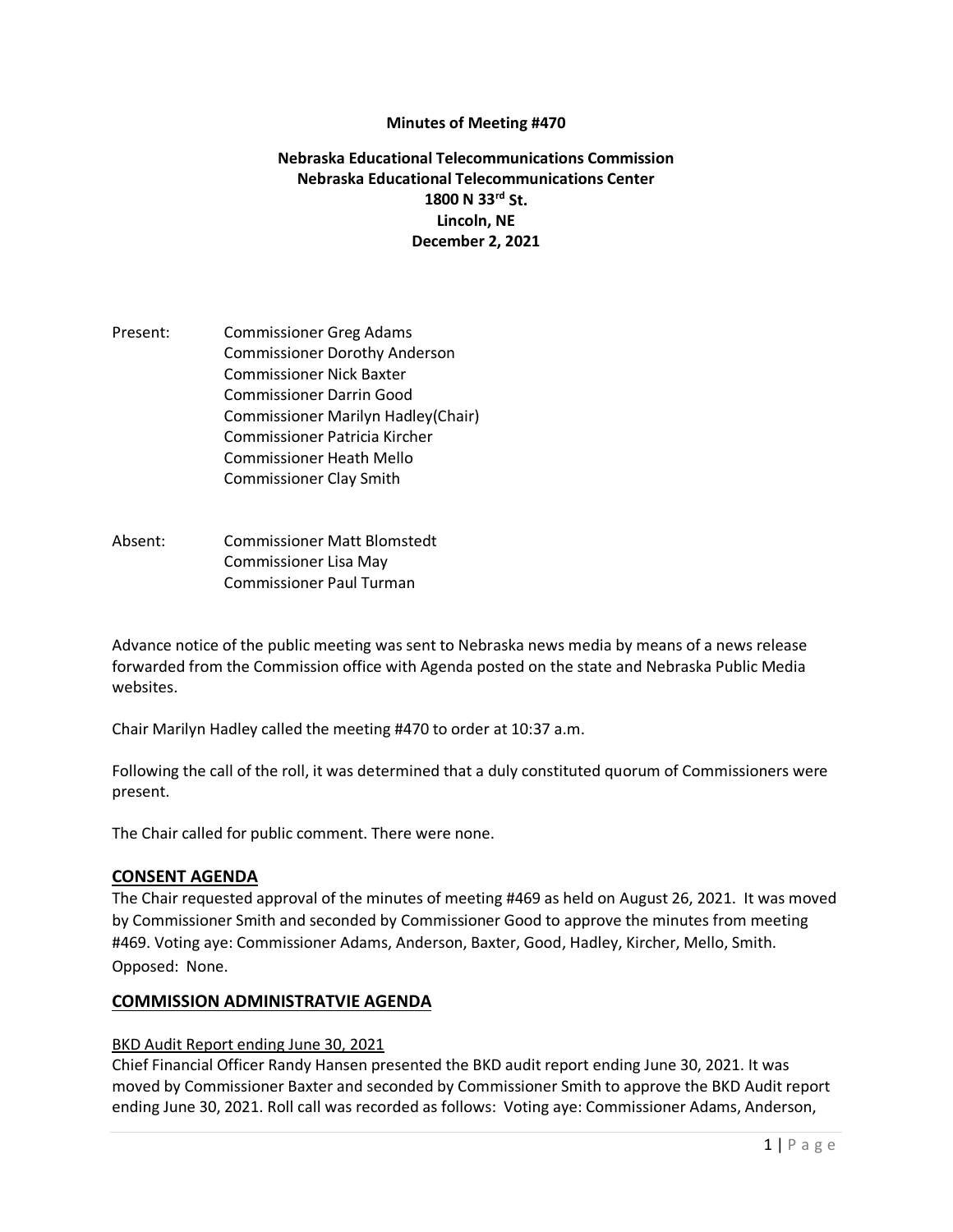Baxter, Good, Hadley, Kircher, Mello, Smith. Opposed: None. The Finance Committee met prior to the full Commission meeting to review the report in greater detail. Present after voting had commenced:

## **COMMISSION INFORMATION AGENDA**

### General Manager's Report

General Manager Mark Leonard presented the report:

- Federal Funding update:
	- $\circ$  Final news on Federal funding appropriation for CPB is likely to occur later this month. At this point, both the Senate and House Bills contain full funding for our requests.
- There is a flurry of recruiting activity going on currently due to retirements and resignations. Among the roles currently being recruited is the Chief Strategy Officer, Director of Education, 2 Television producers, an HR Assistant, and more. We are using the search firm Development Resources Inc to help us with the CSO recruitment.
- The Commission shares a governance role with UNL as detailed in a memorandum of understanding. Structurally, that means that I report to the Executive Vice Chancellor for UNL. That position was occupied most recently by Dr. Elizabeth Spiller, who resigned in late November. There is an internal search for a permanent replacement currently going on. In the meantime, Bob Wilhelm will serve as interim Executive Vice Chancellor in addition to his role as Vice Chancellor for Research and Economic Development.
- As you may have read elsewhere, Nebraska Public Media will not have broadcast rights to the NCAA Quarter finals for Women's Volleyball. In previous years we were able to secure rights to broadcast, but ESPN is going to be streaming the quarterfinals instead.

## Education Update

.

Director of Communication, Cameron Risher submitted the report:

- NebraskaStudies.org: Now in Spanish– the full Spanish translation of the site has launched and been promoted on social media, Omaha Magazine Education Issue, Nebraska State Education Association magazine, PREMIERE member magazine, Smart Scoop eNewsletter and online.
- Cannabis in Nebraska: Medicine, Agriculture & the Law, Screening & Discussion-Success As part of a grant and in partnership with NOVA we held a screening and discussion (Sept 21) exploring the science and data behind cannabis featuring excerpts from the NOVA film, *The Cannabis Question*. Panelists included the director of the NOVA film Sarah Holt, Kelly Dineen from Creighton Law School, Andrea Holmes from Doane. We were one of two stations selected to host this screening and we had the highest attendance.
- Cannabis in Nebraska: Medicine, Agriculture & the Law- September 21 at 6pm. Online screening and discussion (moved from outdoor event) Cannabis is becoming more prevalent in the U.S. as medicine and other industries are exploring the possibilities offered by this ancient crop. As we move towards broader social acceptance, we should explore what we know about this plant. What are the potential medical benefits of cannabinoids (the compounds found in cannabis like CBD and THC) for some illnesses, and what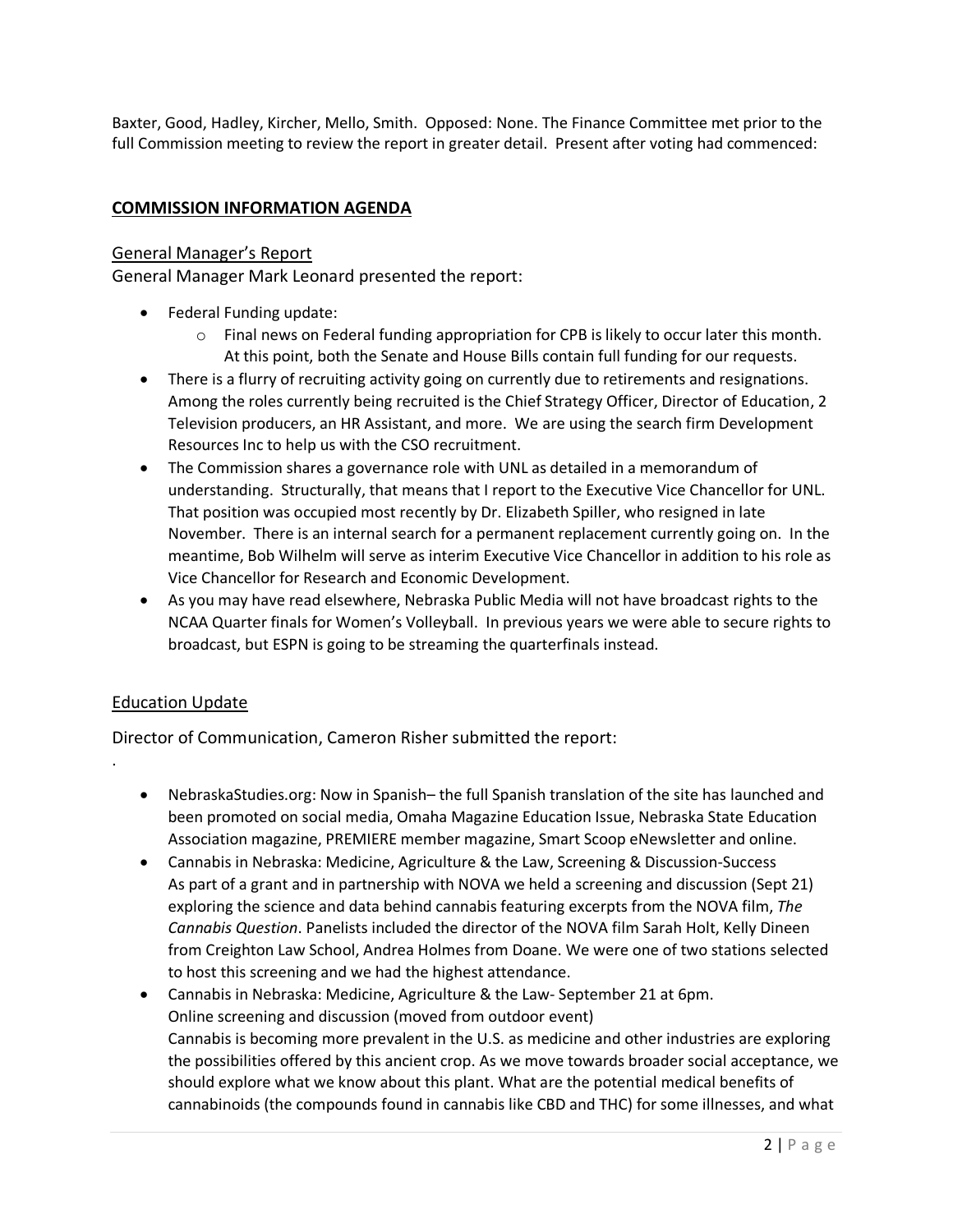risks do they pose to the developing brain? What are the benefits and challenges of cannabis and industrial hemp for our agricultural community? What is the history of cannabis laws, and why have they disproportionately impacted communities of color?

- *Beyond the Baton, the television biography* of conductor Thomas Wilkins, music director of the Omaha Symphony and the first African American in the history of the Boston Symphony to hold a conducting position, premiered on Monday, November 15. During the pandemic, Wilkins celebrated the 100th birthday of the Omaha Symphony with a powerful concert where "*music still flourishes and beauty gets to have the last word*." We launched the educational resources on November 16, which will provide music educators with interactive tools to inspire and train young artists. The educational tools and resources can be found linked from this webpage: [www.nebraskapublicmedia.org/baton](http://www.nebraskapublicmedia.org/baton)
- *Bright By Text* Launched in October
- Nebraska Public Media has teamed up with Bright By Text to send FREE activities, games, and resources for children up to age eight right to a cell phone. These texts for parents and caregivers (including grandparents, aunts, uncles, and babysitters) are targeted to their child's specific age. They include information on child development, early literacy, health and safety. To sign up, text the word NEKIDS to 274448. Messages are available in English or Spanish.

# Engineering Report

Chief Technology Officer, Ling Ling Sun presented the report:

- PBS DDMS We have received PBS Scope of Work 1 (SOW1) draft for review. We will be meeting with PBS to discuss technical details and address both parties' comments. The SOW1 is to cover the needs for diversity and emergency transmission services.
- Cloud data backup The Cloud data backup has been established for NPM critical servers. Triggered by a recent ransomware attack on Sinclair broadcast group, we are expediting the process of a full cloud data backup, in addition to the NPM's existing on premise backup system. Researching cold (offline) backup options is also underway. Sinclair broadcast group, which operates dozens of TV stations across the US, was hit by ransomware on October 17, 2021. Some of its office and operational network were disrupted.
- Linear Live Streaming NPM digital subchannels Two AWS MediaLink encoders have arrived. Configuration and testing is in progress.
- Cloud storage implementing AWS cloud storage is underway. This is to replace NPM end of life /end of support LTO-5 library after proof of concept of AWS cloud for media storage.
- TV Encoding System Replacement Installation of the TV encoding system has been completed. We are working on configurations to maintain existing services and provide new functionalities.
- Recording/Playout system replacement We have received one of three Imagine Nexio Amp servers. Shipments on the other two servers are being delayed due to supply shortage. We are working toward getting the 1st server online to deal with existing system failures.

## Content-Television and Radio

Chief Content Officer, Nancy Finken presented the report: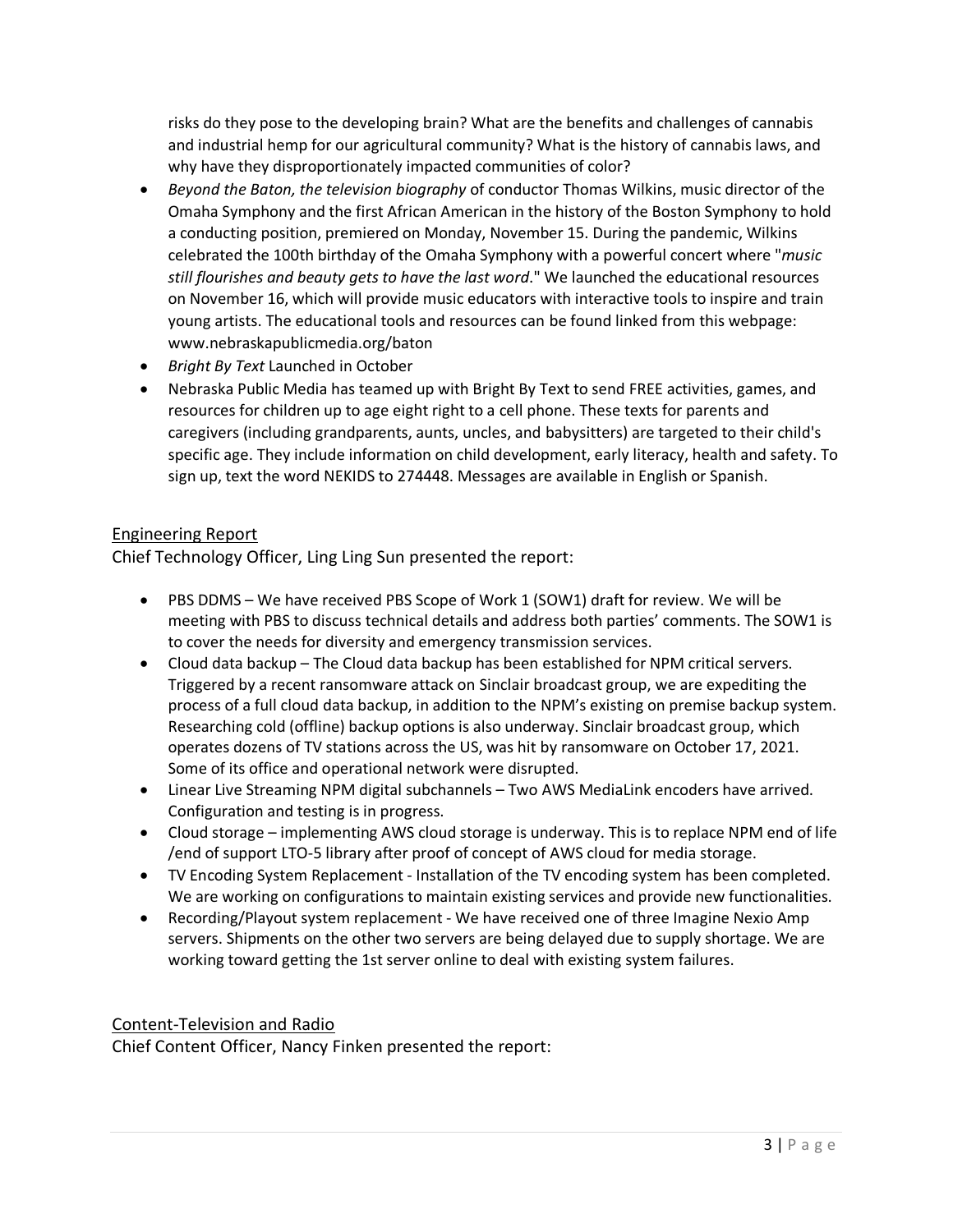- The new television season kicked off this fall with PBS blockbusters "Call the Midwife" and "Muhammad Ali," a film by Ken Burns. From Nebraska Public Media, "Big Red Wrap-Up," "Speaking of Nebraska," NSAA High School Championships (Volleyball and Football), Husker and Creighton Volleyball returned.
- The fall radio membership drive was a big success! This was the first full drive in over a year raising nearly \$10,000 over the goal of \$100,000.
- [Title IX: More Than a Game](https://nebraskapublicmedia.org/en/series-media/non-series-video/titleix/) is a multi-media project marking the upcoming  $50<sup>th</sup>$  anniversary of Title IX, a federal law prohibiting gender based discrimination in schools. Its reach encompasses sports, academics, wages, employment, safety, and more. Viewers and listeners will see a variety of content this fall through next summer across all platforms. We are producing profiles and features on notable Nebraskans, discussions and reports on the impact of Title IX and what more needs to be accomplished.
- Gavin Felix has been named Director of Television Production, a position most recently held by Joe Turco who retired in May.
- After 3 decades on the air, radio announcer Lora Black has retired. Lora's warm on-air presence engaged listeners each weekday hosting "Afternoon Concert" and "Classics By Request." She started out as a weekend announcer and over the years worked nearly every shift at one time or another. She worked on many special projects as well including reading holiday stories by Bess Streeter Aldrich. We are searching for her replacement.
- A new television documentary from Nebraska Public Media Executive Producer Christine Lesiak tells the fascinating story of Thomas Wilkins in his final year leading the Omaha Symphony Orchestra. "Beyond the Baton," a Conductor's Journey is a profile of Wilkins who was the longest serving conductor and music director of the Omaha Symphony and the first African American in the history of the Boston Symphony to hold a conducting position. This documentary takes viewers through pivotal moments in Wilkins' life where he grew up in poverty in Virginia, and after seeing an orchestra, set his sights on becoming a conductor; his tenacity earning his degrees; his philosophy about teaching the next generation; the highs and lows of working through the pandemic; and his frustrations with the classical music world's treatment of African Americans. "Beyond the Baton" is being offered nationally through APT, American Public Television and is Lesiak's last major project before retiring at the end of the year. Christine is a Peabody Award winner and has produced an array of documentaries many of which were distributed nationally through PBS, APT, and NETA. She leaves a tremendous archive and legacy at Nebraska Public Media.

## Labs

Chief Innovation Officer, Chad Davis:

## Projects Currently in R&D include:

- Paleo Sleuths Profiles additional profile video for our Paleo Sleuths website that focuses on a younger female paleontologist
- $\bullet$  Trade (w.t.) a history podcast series that explores how trade is a fundamentally human activity, as vital to our species as language
- Youth Media Initiative: a long horizon project that seeks to create more young, trained media content creators in Nebraska, attract younger audiences to that content, and increase the diversity of voices represented in the content created by Nebraska Public Media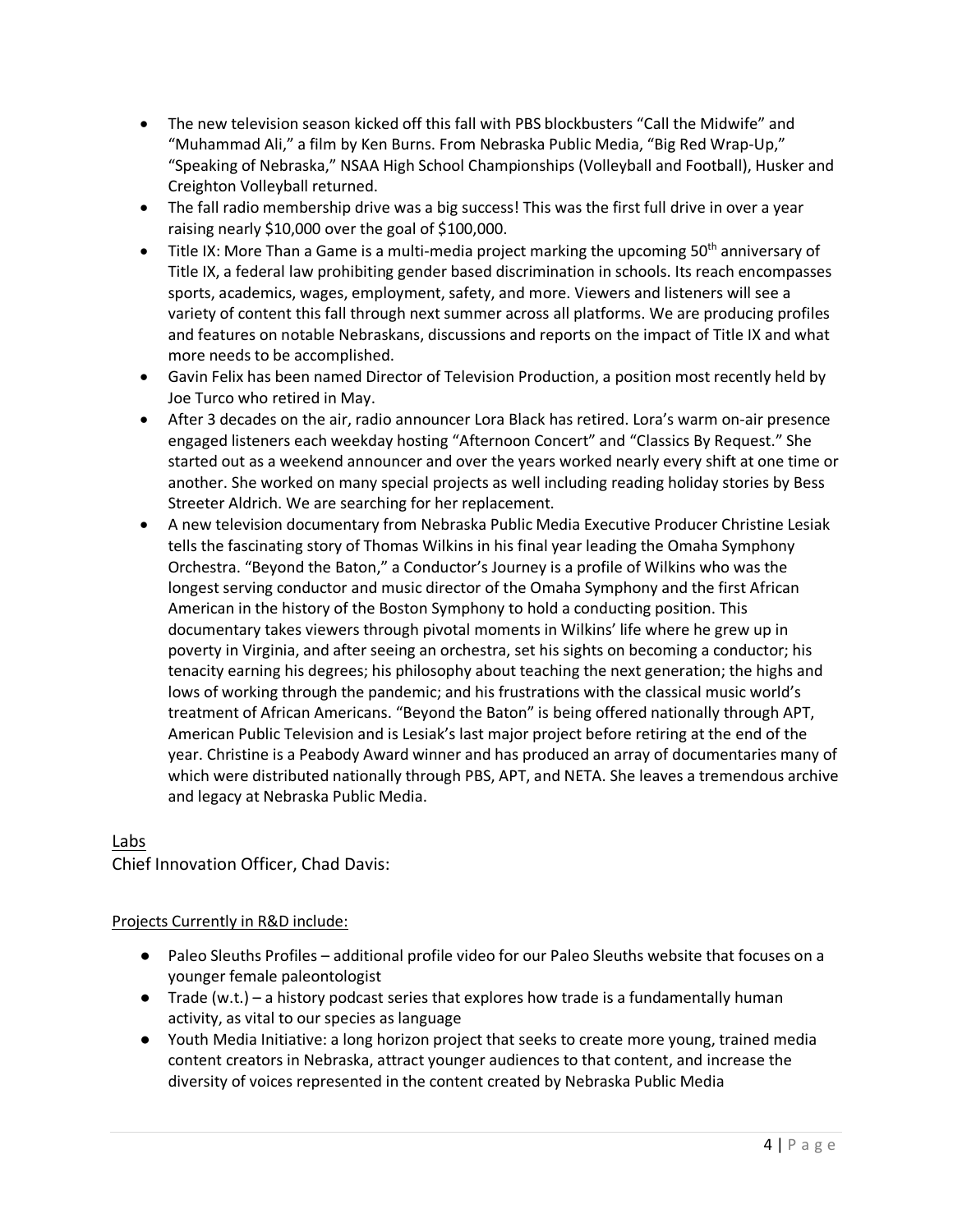## Projects in Production include:

- Expedition Nebraska collaboration with the State Museum to launch virtual exhibits that can be viewed via the web as first-person explorer experiences or via VR headsets
	- $\circ$  App versions and headset versions of the initial experience slated for release this winter
- The Sound of Home: A PlainStory Podcast (post-script episodes) two additional episodes profiling the Karen and Vietnamese communities in Lincoln
	- o Release: May 2022
- George Washington Palmer Homestead Experience a spatial media collaboration with Homestead National Historical Park to recreate an 1870s Nebraska homestead
	- o Anticipated launch of v1 in June of 2022

## Administrative

## Chief Administrative Officer, Julie Thomsen presented the report:

Statement of Commitment to Diversity

- As required by the Corporation of Public Broadcasting for CSG recipients, grantees are to address the following four topics in their annually updated diversity statement posted to the station website:
	- o elements of diversity the grantee finds important to its public media work
	- o extent to which the grantee's staff and governance reflect such diversity
	- $\circ$  the progress the grantee has made to increase its diversity in the last two to three years; and
	- o the grantee's diversity plans for the coming year
- Onsite work With no new information from the State or University related to COVID and onsite work, Nebraska Public Media continues to monitor the latest COVID information. We are allowing staff who requested remote work through the end of the year due to COVID concerns to extend into the new year with updated documented approved agreements. Nebraska Public Media continues to work towards returning to onsite work.
- Staffing Nebraska Public Media has experienced an increase number of vacancies planned retirements and natural attrition. The labor market and rate at which applicants are looking for and accepting opportunities has lead us to become more efficient and decrease the time of initial contact with applicants and move through the search process expeditiously. Currently, we have 15 vacancies that Nebraska Public Media Human Resources is leading hiring managers through.
- An All Staff meeting was held on November  $10^{th}$  via Zoom. Shari Veil-dean and professor of UNL's College of Journalism and Mass Communications provided an overview of the college's new initiative - Experience Lab. Nebraska Public Media's Studio/Remote Production supervisor is one of the professionals from our organization who spends a few hours a week with COJMC students. Leadership and senior managers shared updates from their respective areas and then opened the floor to staff for questions.